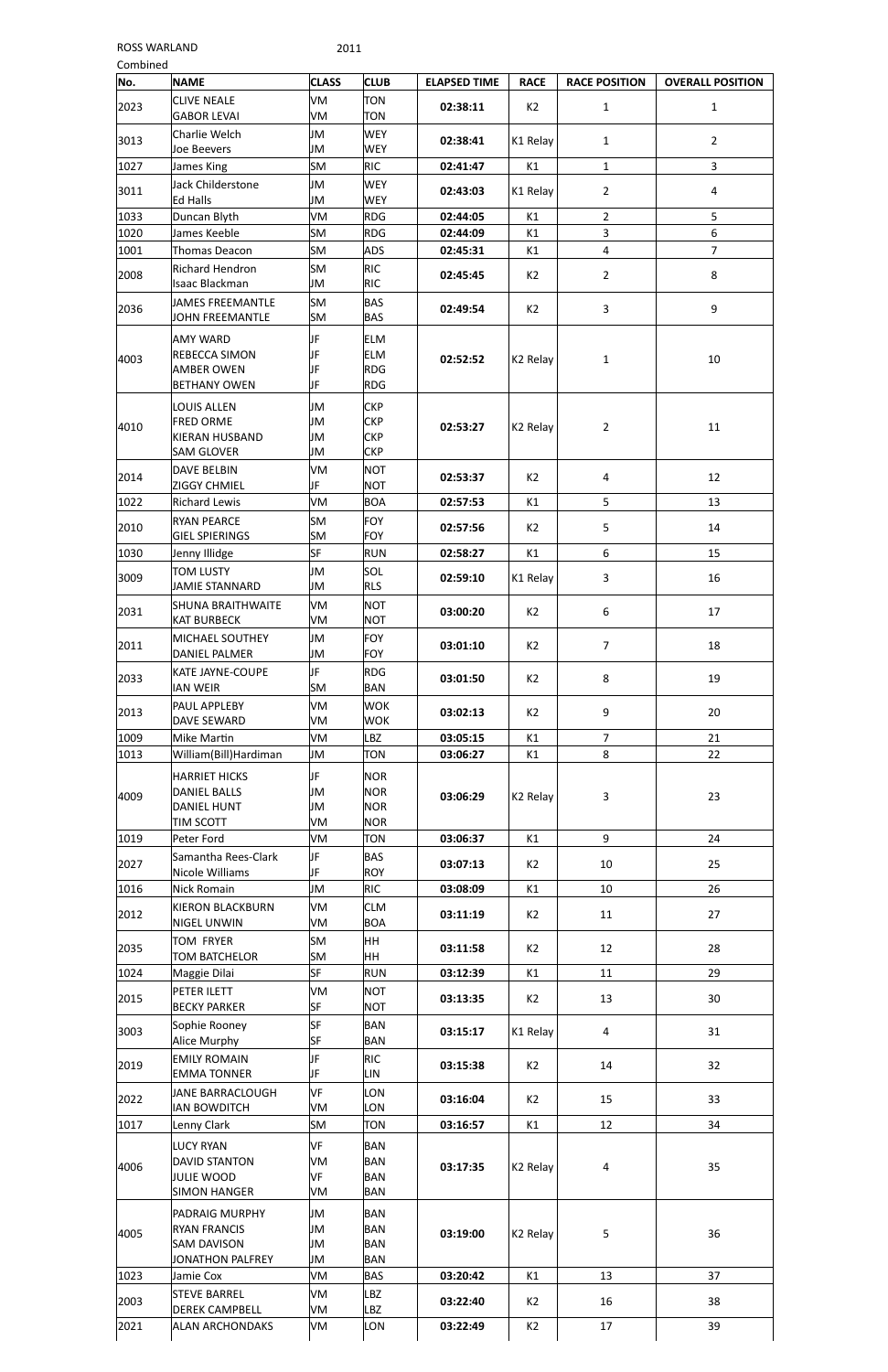|              | <b>CHRIS EDGE</b>                               | <b>SM</b>              | LON                      |                      |                      |                |          |
|--------------|-------------------------------------------------|------------------------|--------------------------|----------------------|----------------------|----------------|----------|
| 1028         | Dom Murphy                                      | VM                     | <b>BAN</b>               | 03:23:19             | K1                   | 14             | 40       |
|              | <b>MARTHA BELL</b>                              | VF                     | <b>BAN</b>               |                      |                      |                |          |
| 4004         | JASON BELL                                      | VM<br>JM               | <b>BAN</b>               | 03:23:20             | K <sub>2</sub> Relay | 6              | 41       |
|              | <b>ROBIN FLACK</b>                              | VM                     | <b>BAN</b>               |                      |                      |                |          |
|              | <b>ANDY FLACK</b>                               |                        | <b>BAN</b>               |                      |                      |                |          |
| 2009         | <b>EMMA PEARCE</b><br><b>LENA KRAUS</b>         | <b>SF</b><br><b>SF</b> | <b>FOY</b><br><b>FOY</b> | 03:23:27             | K2                   | 18             | 42       |
|              |                                                 |                        |                          |                      |                      |                |          |
| 2026         | RICHARD PARRAT<br><b>MAT SHORT</b>              | VM<br>SM               | PRA<br><b>PRA</b>        | 03:23:52             | K2                   | 19             | 43       |
| 1021         | Nigel Wooltorton                                | VM                     | <b>MER</b>               | 03:23:52             | K1                   | 15             | 44       |
| 1003         | Alan Freer                                      | VM                     | <b>WOK</b>               | 03:23:54             | K1                   | 16             | 45       |
|              | William Smithson K1                             | JM                     | <b>RLS</b>               |                      |                      |                |          |
| 3001         | Ryan Hunt C1                                    | JМ                     | <b>RLS</b>               | 03:25:03             | K1 Relay             | 5              | 46       |
|              | <b>MEL MURPHY</b>                               | <b>VF</b>              | <b>BAN</b>               |                      |                      |                |          |
|              | <b>GRAHAM WARLAND</b>                           | VM                     | <b>BAN</b>               |                      |                      |                |          |
| 4012         | <b>KATIE WOOD</b>                               | <b>SF</b>              | <b>BAN</b>               | 03:26:47             | K <sub>2</sub> Relay | $\overline{7}$ | 47       |
|              | <b>SEB RABY</b>                                 | <b>SM</b>              | <b>BAN</b>               |                      |                      |                |          |
| 1002         | <b>Michael Fitzsimmons</b>                      | VM                     | <b>MER</b>               | 03:27:37             | K1                   | 17             | 48       |
| 2030         | <b>DAVE FRYER</b>                               | VM                     | HH                       | 03:28:45             | K <sub>2</sub>       | 20             | 49       |
|              | <b>TIM FUGGLE</b>                               | VM                     | <b>HH</b>                |                      |                      |                |          |
| 1012         | Max Davison                                     | VM                     | <b>BAN</b>               | 03:30:03             | K1                   | 18             | 50       |
|              | <b>ANNELIES FLACK</b>                           | JF                     | <b>BAN</b>               |                      |                      |                |          |
| 4007         | REBECCA SEIKA                                   | JF                     | <b>BAN</b>               | 03:30:30             | K <sub>2</sub> Relay | 8              | 51       |
|              | <b>SAM JONES</b>                                | JM<br>ЛL               | <b>BAN</b>               |                      |                      |                |          |
|              | DAN O'DONNELL                                   |                        | <b>BAN</b>               |                      |                      |                |          |
|              | <b>IAN PALMER</b>                               | VM                     | <b>PAN</b>               |                      |                      |                |          |
| 4013         | <b>TIM DUMMETT</b><br><b>VICKY METCALFE</b>     | VM<br><b>VF</b>        | PAN<br>PAN               | 03:31:52             | K <sub>2</sub> Relay | 9              | 52       |
|              | JANET GILLESPIE                                 | VF                     | PAN                      |                      |                      |                |          |
|              | John Ogden                                      | VM                     | <b>NOR</b>               |                      |                      |                |          |
| 3008         | Julie Hicks                                     | VF                     | <b>NOR</b>               | 03:33:28             | K1 Relay             | 6              | 53       |
|              | JOHN MATHIESON                                  | VM                     | <b>TON</b>               |                      |                      |                |          |
| 2024         | JEREMY CLARKE                                   | VM                     | <b>TON</b>               | 03:33:35             | K2                   | 21             | 54       |
| 2007         | <b>KATHRYN DE FERRER</b>                        | VF                     | <b>WEY</b>               | 03:33:44             | K2                   | 22             | 55       |
|              | <b>HELEN WESTON</b>                             | VF                     | <b>WEY</b>               |                      |                      |                |          |
|              | <b>MAUREEN LEMIN</b>                            | <b>VF</b>              | <b>RDG</b>               |                      |                      |                |          |
| 4001         | <b>JIM LEMIN</b>                                | VM                     | <b>RDG</b>               | 03:35:26             | K <sub>2</sub> Relay | 10             | 56       |
|              | <b>LIZZIE FEUILLADE</b>                         | <b>VF</b>              | PAN                      |                      |                      |                |          |
|              | <b>IAN BLATCHLEY</b>                            | VM                     | PAN                      |                      |                      |                |          |
| 2001         | <b>ROB HANSFORD</b><br><b>DAN COLBY</b>         | <b>SM</b><br>JM        | <b>BAS</b><br><b>DEV</b> | 03:38:50             | K2                   | 23             | 57       |
|              |                                                 |                        |                          |                      |                      |                |          |
|              | <b>MATHEW READER</b>                            | JM                     | <b>FOX</b>               |                      |                      |                |          |
| 4015         | <b>ROWAN HALL</b><br><b>ANNIE ROSE</b>          | JM<br>JF               | <b>FOX</b><br><b>FOX</b> | 03:38:50             | K <sub>2</sub> Relay | 11             | 58       |
|              | <b>EMMA HIELD</b>                               | JF                     | <b>FOX</b>               |                      |                      |                |          |
|              | <b>RICHARD THOMPSON</b>                         | <b>JM</b>              | <b>CKP</b>               |                      |                      |                |          |
|              | <b>MADDIE BARNICOAT</b>                         | JF                     | <b>CKP</b>               |                      |                      |                |          |
| 4011         | <b>OLIVER PARKER</b>                            | JM                     | <b>CKP</b>               | 03:39:48             | K <sub>2</sub> Relay | 12             | 59       |
|              | <b>HARRY FELLOWS</b>                            | JM                     | <b>CKP</b>               |                      |                      |                |          |
| 1025         | <b>Simon Nixon</b>                              | <b>SM</b>              | <b>RUN</b>               | 03:41:27             | K1                   | 19             | 60       |
|              | <b>OLIVER KIRKHAM K2</b>                        | <b>JM</b>              | <b>NOR</b>               |                      |                      |                |          |
| 5002         | <b>WILLIAM KIRKHAM K2</b>                       | JM                     | <b>NOR</b>               | 03:42:17             | Mixed                | $\mathbf{1}$   | 61       |
|              | <b>NAT MORRIS K1</b>                            | JM                     | <b>NOR</b>               |                      |                      |                |          |
|              | ALEX THURSBY K1                                 | JM                     | <b>NOR</b>               |                      |                      |                |          |
| 3007         | <b>TORIN ELMHIRST</b>                           | JM                     | SOL                      | 03:42:18             | K1 Relay             | $\overline{7}$ | 62       |
|              | JOE PITTAWAY                                    | JM                     | SOL                      |                      |                      |                |          |
| 1031<br>1026 | Amanda Childerstone<br>Clare Sharp              | <b>VF</b><br><b>SF</b> | <b>WEY</b><br><b>RAF</b> | 03:42:44<br>03:43:43 | K1<br>K1             | 20<br>21       | 63<br>64 |
|              |                                                 |                        |                          |                      |                      |                |          |
|              | ABI BROMFIELD JAN                               |                        |                          |                      |                      |                |          |
| 4014         | <b>VORBERGER SAM</b><br><b>RIPPINGTON EMILY</b> |                        | <b>RLS RLS</b>           | 03:44:15             | K <sub>2</sub> Relay | 13             | 65       |
|              | <b>HEWITT</b>                                   |                        | <b>RLS RLS</b>           |                      |                      |                |          |
| 1005         | D.Walsh                                         | VM                     | <b>WOR</b>               | 03:46:32             | K1                   | 22             | 66       |
|              | <b>TAMSEN FLACK</b>                             | VF                     | <b>BAN</b>               |                      |                      |                |          |
|              | <b>KATE FRANCIS</b>                             | <b>VF</b>              | <b>BAN</b>               |                      | K <sub>2</sub> Relay | 14             | 67       |
| 4008         | <b>FIONA MACLEOD</b>                            | <b>VF</b>              | <b>BAN</b>               | 03:48:50             |                      |                |          |
|              | <b>CAROLINE TRUSCOTT</b>                        | VF                     | <b>BAN</b>               |                      |                      |                |          |
| 1011         | lan Warren                                      | VM                     | <b>BAN</b>               | 03:50:24             | K1                   | 23             | 68       |
| 2004         | <b>ALUN LEWIS</b>                               | SM                     | PAN                      | 03:54:25             | K2                   | 24             | 69       |
|              | <b>CHRIS LEWIS</b>                              | VM                     | PAN                      |                      |                      |                |          |
| 2016         | <b>COLLETTE JOHNSON</b>                         | <b>VF</b>              | <b>BAN</b>               | 03:55:51             | K2                   | 25             | 70       |
|              | <b>HELEN CLARKE</b>                             | VF                     | <b>BAN</b>               |                      |                      |                |          |
| 2025         | <b>GEMMA DING</b><br>JO SMITH                   | <b>SF</b><br>VF        | <b>TON</b><br>TON        | 03:56:08             | K2                   | 26             | 71       |
| 1008         | Chris Johnson                                   | VM                     | <b>BAN</b>               | 03:59:09             | K1                   | 24             | 72       |
|              | PAUL GREGORY                                    | VM                     | <b>WOR</b>               |                      |                      |                |          |
| 3006         | <b>RICHARD DREW</b>                             | VM                     | <b>WOR</b>               | 03:59:29             | K1 Relay             | 8              | 73       |